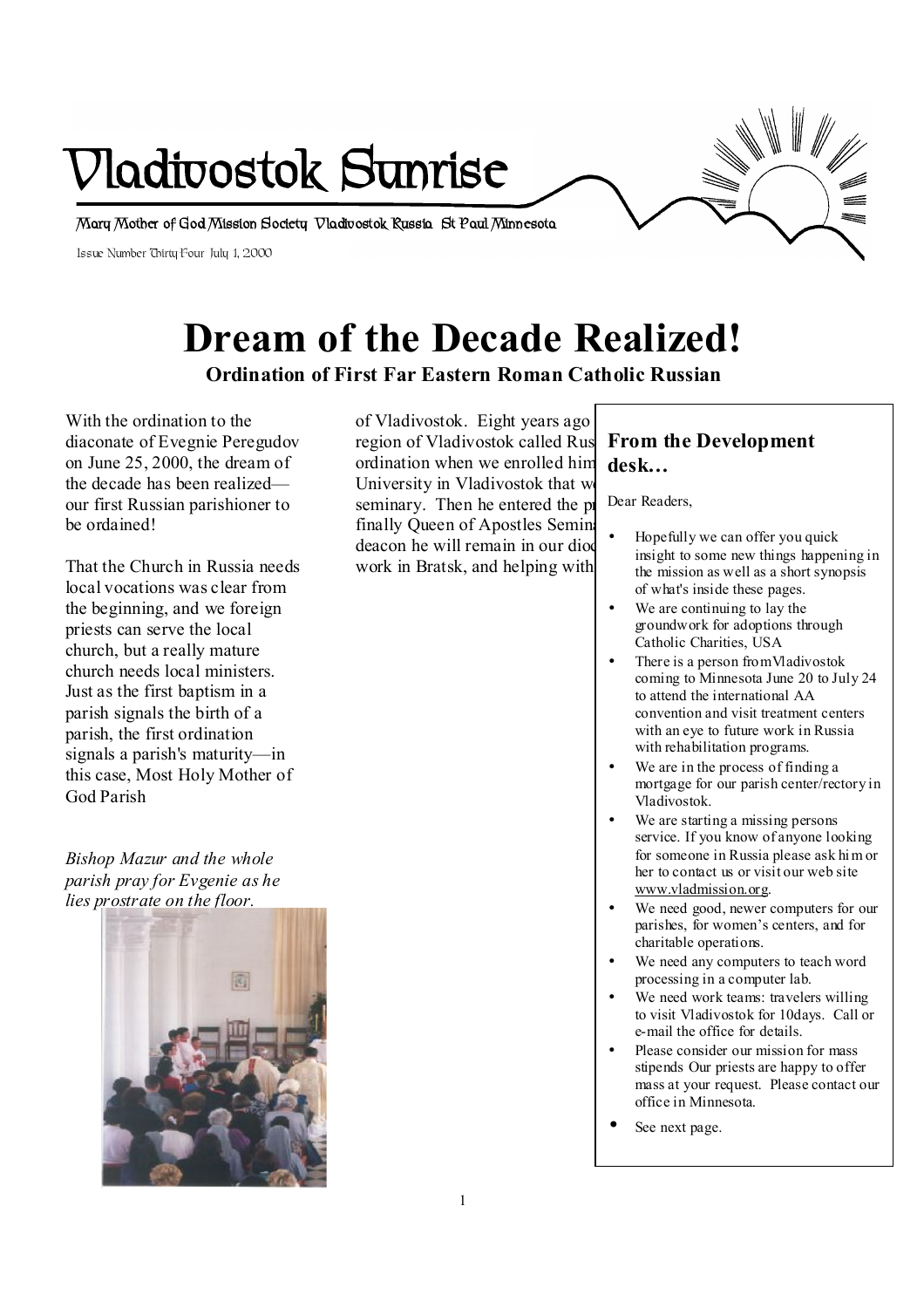- We had a successful clothing collection with St Cloud and St Raphael's in Minnesota. There will be a collection in Grandview, MO July14-16. There are also collections in Evansville, Indiana, and Baton Rouge, LA. If you live near any of these areas please contact our office to add to the collection.
- Fr Dan is coming to the states for the month of August. We will post where he will be preaching on our web site. We are hoping to schedule our priests into new parishes on the weekends. We are looking for speaking engagements during the week. If our priests have been to your parish could you arrange a time on a weeknight that he could have a short visit with your Pastor and parishioners? Please contact our office.
- We are in need of insulation for the church ceiling, contact our office if you are interested in helping with this project.
- See the May/June2000 issue of *This Rock* magazine published by Catholic Answers ([www.catholic.com\)](http://www.catholic.com)) for an article CHRIST'S PEACE OFFERING by our Pastor Fr Myron.
- We have a service on our web site for secure online credit card donations. Please consider AllCharities.com link on our web page. Donations go immediately into our bank account with follow up reporting to us. This is 100% funding for us sponsored by AOL Foundation.
- We would like to offer a gift for a donation of \$30.00 or more--a beautiful candle made in Vladivostok as a commemoration of the 2000<sup>th</sup> anniversary of the Annunciation. They are hand carried to the States by returning travelers. It is off white and stands 8" tall and 1 ½" wide. Donation by check, cash or internet credit. Allow 4 weeks for delivery.
- Our priests are travelling in America in August and in November. We can use your frequent flyer miles.
- A special "thank you" to Crosier Community, Onamia, MN, St Raphael's parish, Minneapolis, MN, and St Cloud, MN area Catholic Churches for the recent collection of used goods for our St Vincent de Paul clothing store in Vladivostok. The ship will arrive in Russia on July 27, 2000.

preparations for the dedication of the new cathedral in Irkutsk which is scheduled for September 8.



*The ordination moment—Laying on of hands.* 

*Dressing of the new deacon by Fr Alexander, Director of CARITAS for the Apostolic Administration of Eastern Siberia* 

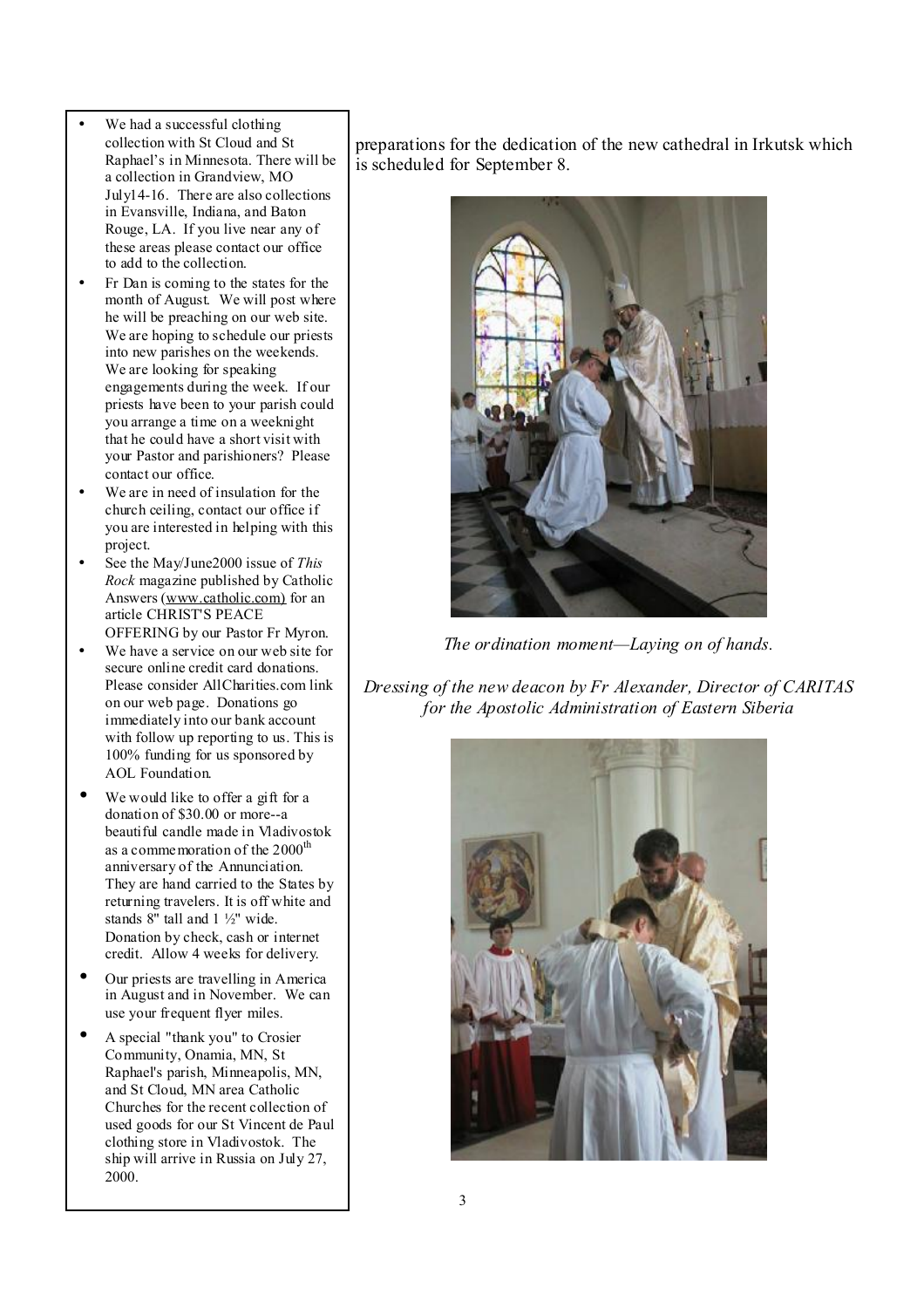

*Helping the Bishop with Communion* 

*June 25 was "Corpus Christi" in Vladivostok. Here the new deacon is helping with the procession on the street.* 



**Remember "Mary Mother of God Mission Society" in your will.** 

# **Pilgrims for the Year 2000**

#### *By V Rev Myron Effing, C.J.D.*

 The Cross is the symbol for the celebration of the  $2000^{\text{th}}$ 

anniversary of Christianity in our diocese. Bishop Mazur chose this symbol because of the ffering of so many during the Communist regime in our part of Russia which had many forced bor projects and concentration camps. He was given five relics of the True Cross, which he in turn sent to the five Jubilee Churches in the diocese, one being our church in Vladivostok. The bishop blessed special crosses for each parish of the diocese, and each pilgrim is to receive a small "Pilgrim Cross" as he finishes his requirements for the Jubilee indulgence.

 We had a tradition of summer pilgrimages for youth, so it was natural to redouble our efforts.



*Deacon Peregudov in his first independent service, a Communion Service for the pilgrims in Lyubyanka*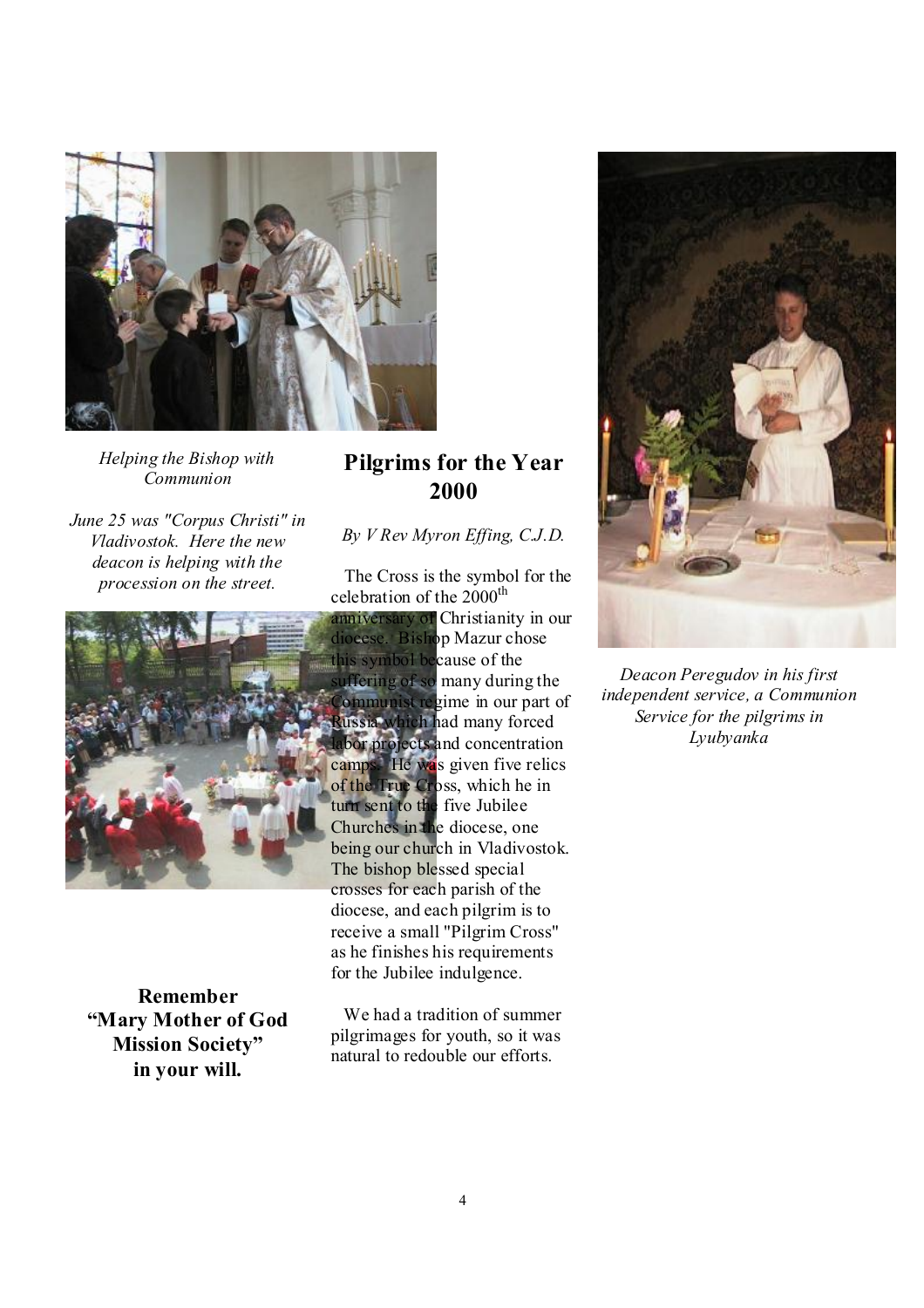

*The day always began with prayer, with a "spiritual theme of the day"—one of the titles of Jesus.* 



*After breakfast there was more time for discussion.* 



*Then the long trek began.* 



*Lunchtime break in the shade of a handy tree.* 



*Day ended with time for the rosary and fellowship around the fire.* 



*Home at last with Pilgrim's Cross in hand.*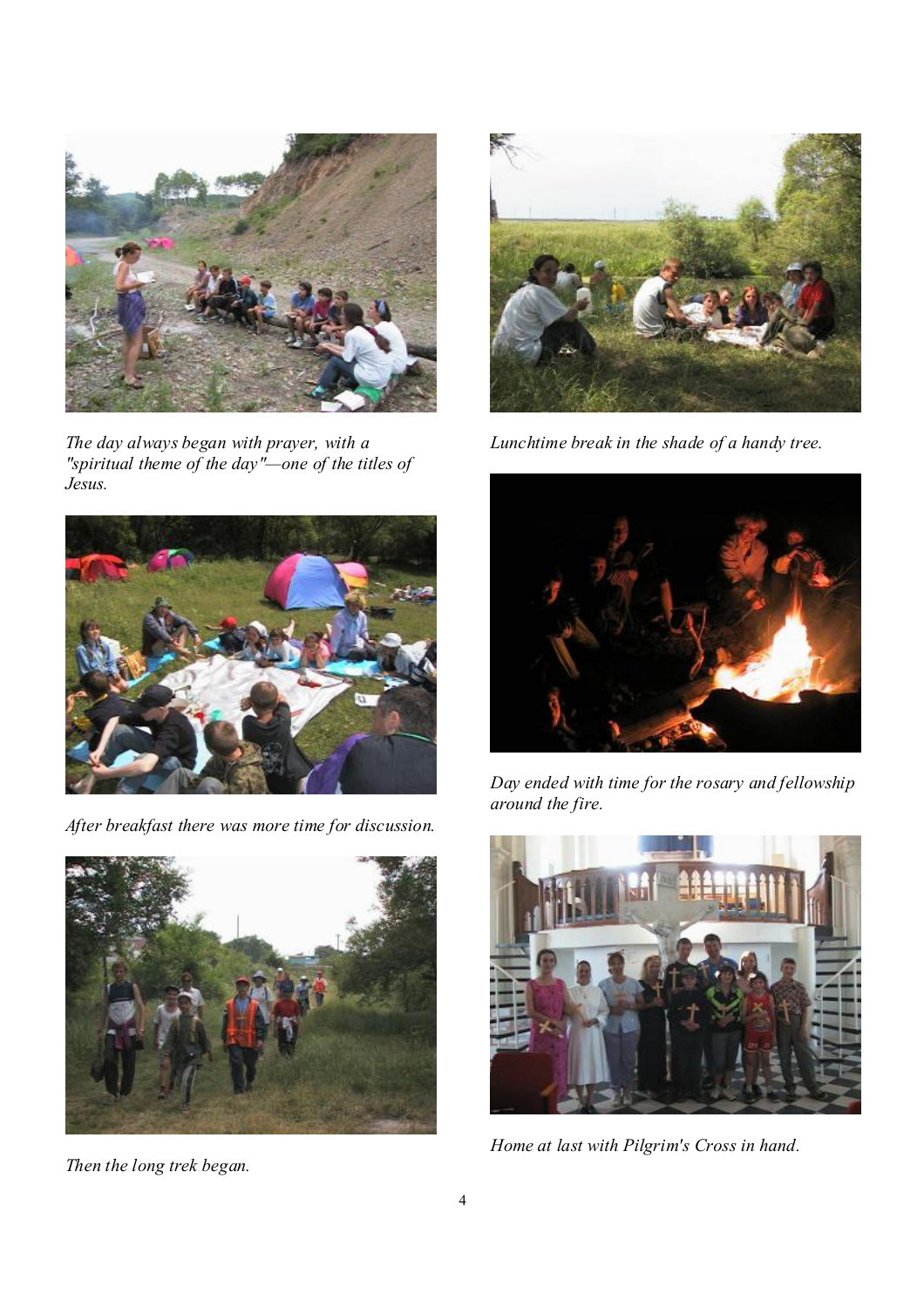### **News Notes**

#### *by Rev Myron Effing, C.J.D.*

• By July 1 we succeeded in replacing all of the old large window frames in the main body of the church with new ones, even though the stained glass will be coming in only gradually from Belorus as it is produced. Still remaining to do are the smaller windows near the main entrance and in the old sanctuary. What a difference the new windows and frames make! We won't see our breath during mass next winter!

• On March 16 we received the certificate of re-registration of our parish with the Russian Federation under the new law about religion. Ever since the new law was passed we priests and sisters have been able to receive visas good only for three months--every three months we had to leave Russia, get a new visa, and return. Hopefully this is the end of the threat which stood before us of the "new law about religion". Now we are proceeding to the registration of our other smaller parishes.

•. Three Sisters of St Paul arrived in Vladivostok from Seoul, Korea, to study the Russian language. Where they will then serve has not yet been decided. Let's hope they will begin a trend of Korean religious who want to work in Russia. North Korea neighbors our parish. Of course there is a big demand for Catholic religious in all of Asia. Welcome, sisters!



*Sisters Theophila, Gemma, and Theresa add smiling and happy faces to our parish, at least for several months.* 

• More good news from Korea: The Franciscans of Seoul (OFM) have decided to begin a mission in Russia. Brother Peter will be the first to study Russian. Where they will

eventually work is not yet decided. It will be the first mission for their community outside of Korea.

• In March I was invited to give a lecture to the senior Astronomy class at a semiprivate school in Nakhodka. I gave a lecture on the Theory of Observation. The questions then moved on to religion, so I was able to give a lecture about who is God, what was the sin of Adam and Eve, and lots of other questions. I returned in April to give a talk on the theory of alcoholism. That is one of Russia's biggest problems. Hopefully a better understanding of the disease, its prevention, and its cure will help the students and their families. The students seemed very well disciplined and bright. Then in June I spoke on alcholism to the 60 cadets of the police academy in Nakhodka, and gave a 45 minute live presentation on Nakhodka TV. The result is that the first group of AA is being founded in Nakhodka. In the fall I plan to try to speak at schools in the cities of each of my parishes.

• The new parish in Ussurisk is making steady progress. Fr McGuire's Mission Share has helped us to buy an apartment there where we can have the parish activities, including choir practice, children's classes, weekly prayer time when there is no priest, and a place to begin our charitable work. The Office to Aid the Church in Eastern Europe in Washington DC is buying a keyboard instrument for the parish. I baptised the first children there on June 3, and appointed the first parish council. But we just have to have more priests for this huge land.

• Congratulations to Sandra Sonnen, the National Coordinator of Mary Mother of God Mission Society. The Society is now included in The Official Catholic Directory of the US. It is difficult to work in the States without being in the directory for all to see. Thanks to those who helped with this project in the Archdiocese of St Paul-Minneapolis.

• We've completed the study of the places where our parishioners live in Vladivostok, and it is clear from that study that the second parish should be in the Second River area of the city. We'd like to name the parish "St Joseph's". Both Fr Myron and Fr Dan were baptized in churches dedicated to St Joseph, and there are several other parishes who have shown us support during these years named for St Joseph. The first stage is to buy an apartment in the Second River area so that we can start having catechism classes there, and so that parishioners will have a place to gather for prayer and activities. Four room apartments in that part of the city run about \$40,000, including the mimimum in furniture. Can anybody help?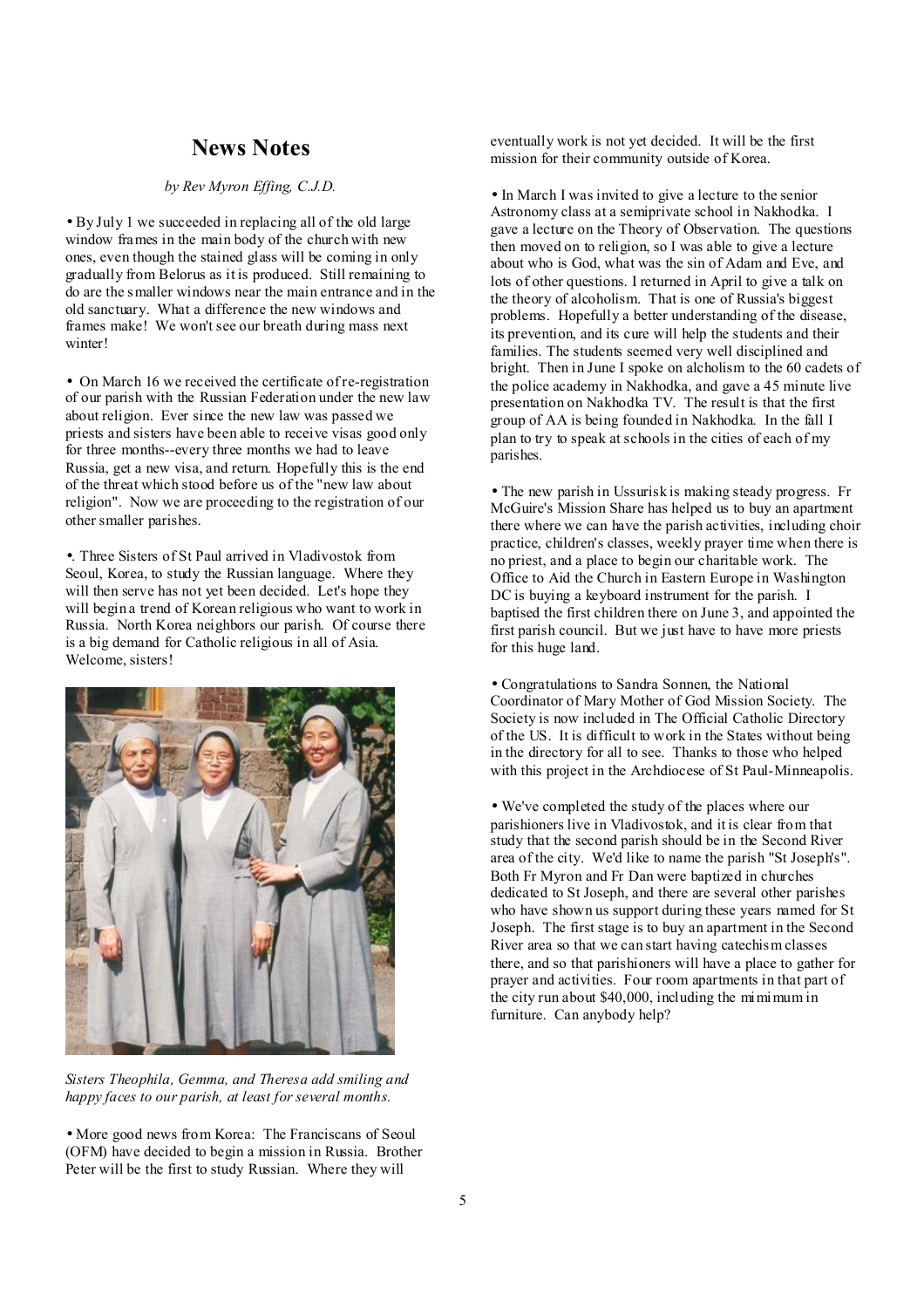St Jude's, Jacksonville, Arkansas



*Sister parish Committee* 



*Hungry and waiting for the promised spaghetti dinner.* 



*Desert Anyone?* 

Coronation of Our Lady, Grandview, Missouri



*Pastor Fr Robert Murphy rolling out the welcome.* 



*Sister Parish Committee in the limelight.* 



*Raffling off the Russian Christmas dolls.*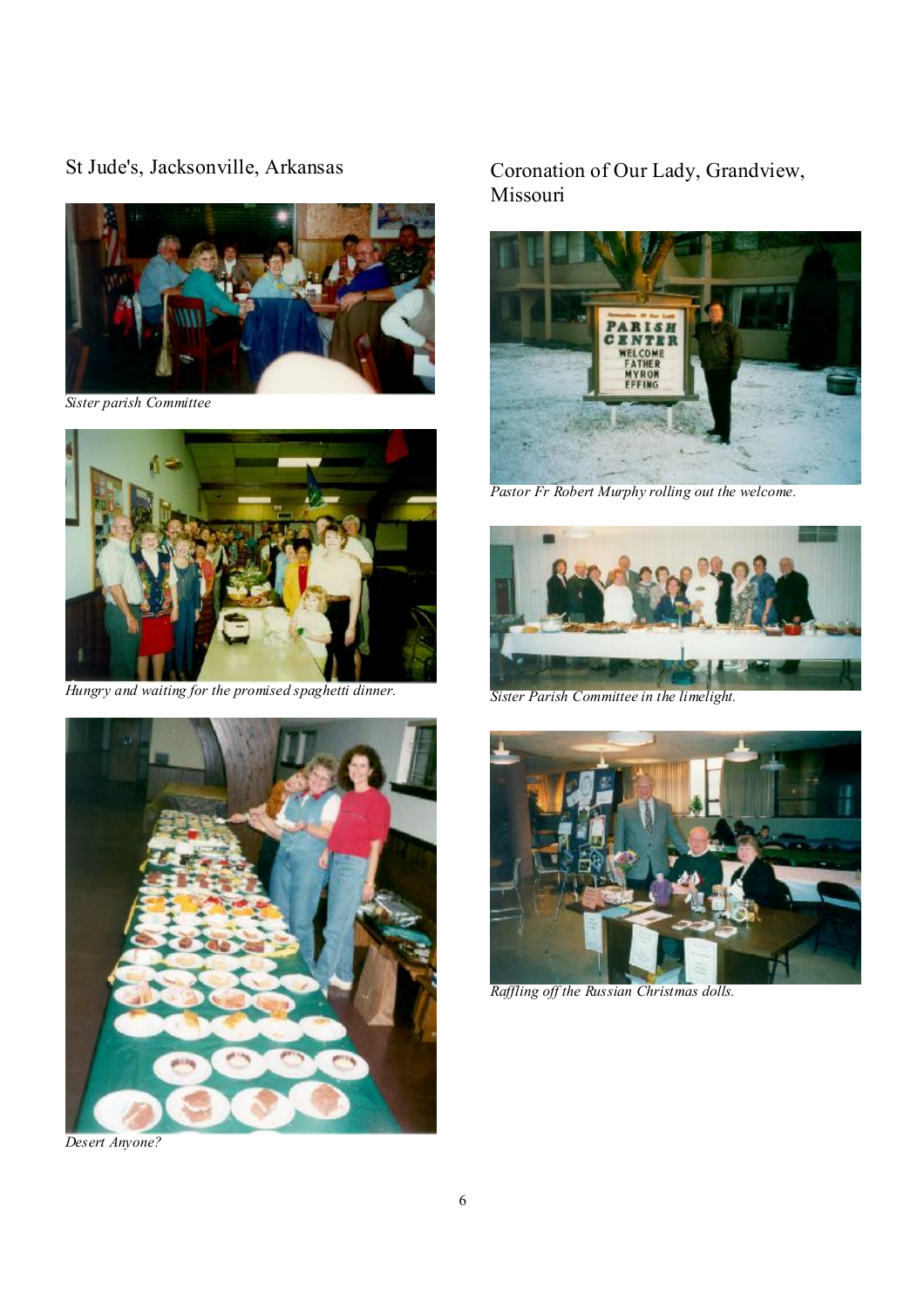About our Benefactors:

## The History of the "Adopt-a-Birth" Program

*By George Riess* 

In July of 1998, three Emmanuel parishioners from Ohio, Dr Chris Kahlenborn and George and Joan Riess spent several weeks in Vladivostok, Russia, as part of a pro-life missionary team.

Chris is a young doctor of internal medicine, who has been on a year-long sabbatical trying to advance the pro-life cause in the Dayton-Cincinnati area. George and Joan are active members of our St. Vincent de Paul Conference and the Women's Support Center in Kettering, a suburb of Dayton. The Women's Support Center is a Catholic center located directly across the street from the largest abortion mill in the Dayton area which is operated by Dr Martin Haskell, one of the originators of Partial Birth Abortion. The other members of the team were Dee Baltes, a pro-life interior designer, and Rose Bucher, the founding director of the Women's Support Center, who now resides in Seattle.

The purpose of our trip was to establish the first pregnancy support center in Far Eastern Russia, whose women have had an average of four to ten abortions. While Russia does not have a government-enforced one-child-per-family policy as China does, the extremely poor Russian economy is one of the many reasons for the abortion situation.

While in Russia, the team functioned under the auspices of the Catholic Parish of the Most Holy Mother of God, the only Roman Catholic parish in Vladivostok. The pastor and his assistant, Fr Myron Effing and Fr Dan Mauer, are American priests who have established seven very active parishes in their state of Primorye.

The team spent 2 1/2 weeks training a director and ten volunteer advisors for the proposed pregnancy support center, which was to be located in Birthing Hospital #5, which deals only in birthing and pre-natal care. Our tour of this hospital was an eye-opening experience. The hospital was clean but, although only forty years old, it looked like something from the last century. The hopital director told us that the staff of 400 had not been paid since the previous February. When we asked how they managed to exist, we were told that some of them live with their retired parents (the pension checks usually came through), some had side jobs, and besides, every once in a while some pay does come through, not enough to make up for back pay, but enough to keep them at their jobs. Or, as one of them said to me, "What else would we do?" The hospital had not received operating funds for two or three months. As a result, there were no anesthetics available for normal births. For Caesarian births, the woman's family had to purchase the anesthesia. The women were fed one meal a day. If she

wanted, or needed more, her family had to physically bring food. The hospital charged \$20 for a normal birth, although the sum is not constant because of the changes in the exchange rate. Most Russian woman could not afford to pay even this amount.

 Upon our return home, I was telling our Emmanuel pastor about this and he urged us to conduct an "Adopt-a-Birth" Program during Advent along with our normal Adopt-a-Family Program for St. Vincent de Paul. We had a flier made up and had announcements in the parish weekly bulletin. (I'll be glad to send you a copy of the flyer if you give me your address.) We raised \$820 during Advent, and have since raised nearly \$200 more. In writing our thankyou notes, we enclosed a color photo of a newborn Russian baby being held by a nurse in Birthing Hopital #5. Father Myron obtains names and birth dates of the babies that our money is assisting to be born.

 During our tour of the hopital we were shown the proposed location of our pregnancy support center, a room ten feet by twenty feet. As Father Myron warned us, things move slowly in Russia, and it was not until October lst that we received an e-mail from Fr Myron telling us that the contract and licensing for the new center had been finalized as of that date. The rental is about \$100 per month. Needless to say, we were concerned as to whether the staff had retained their training. These fears were dispelled by an e-mail message in early November in which Fr Myron told us that the new auxiliary bishop for Asian Russia had just visited the new pregnancy support center and was so impressed that he wanted the names and addresses of the Americans who had started it because he wants them to come again to Russia to start more centers.

 On December 28th, Fr Myron sent an e-mail message with items of good news. He stated that the Vladivostok center had begun to publish and distribute a newsletter that not only publicized the center, but also discussed the ethics of life. The newsletter is being widely distributed throughout the city, especially to the high schools and colleges, and is being well received. Secondly, Fr Myron said that he intended to start a second center in Vladivostok..

*Continued by Fr Myron:* Not only did the second center open in a Women's Consultation Center, but now the third center has opened in the city of Lesozovodsk, and several other centers are in the planning stages in the cities of Nakhodka, Blagoveschensk, and Arsenyev.

"Adopt-a-Birth" has expanded to other centers and parishes and has already helped more than 200 poor women to give birth.

George designed a birthcard announcing the name and place of birth of each child which he sends to the American donors who want to sponsor this program. This week we sponsored the birth of twins!—Edward and Vladimir—in Arsenyev.

Thanks, George, for being a "greatgodfather" to our kids.